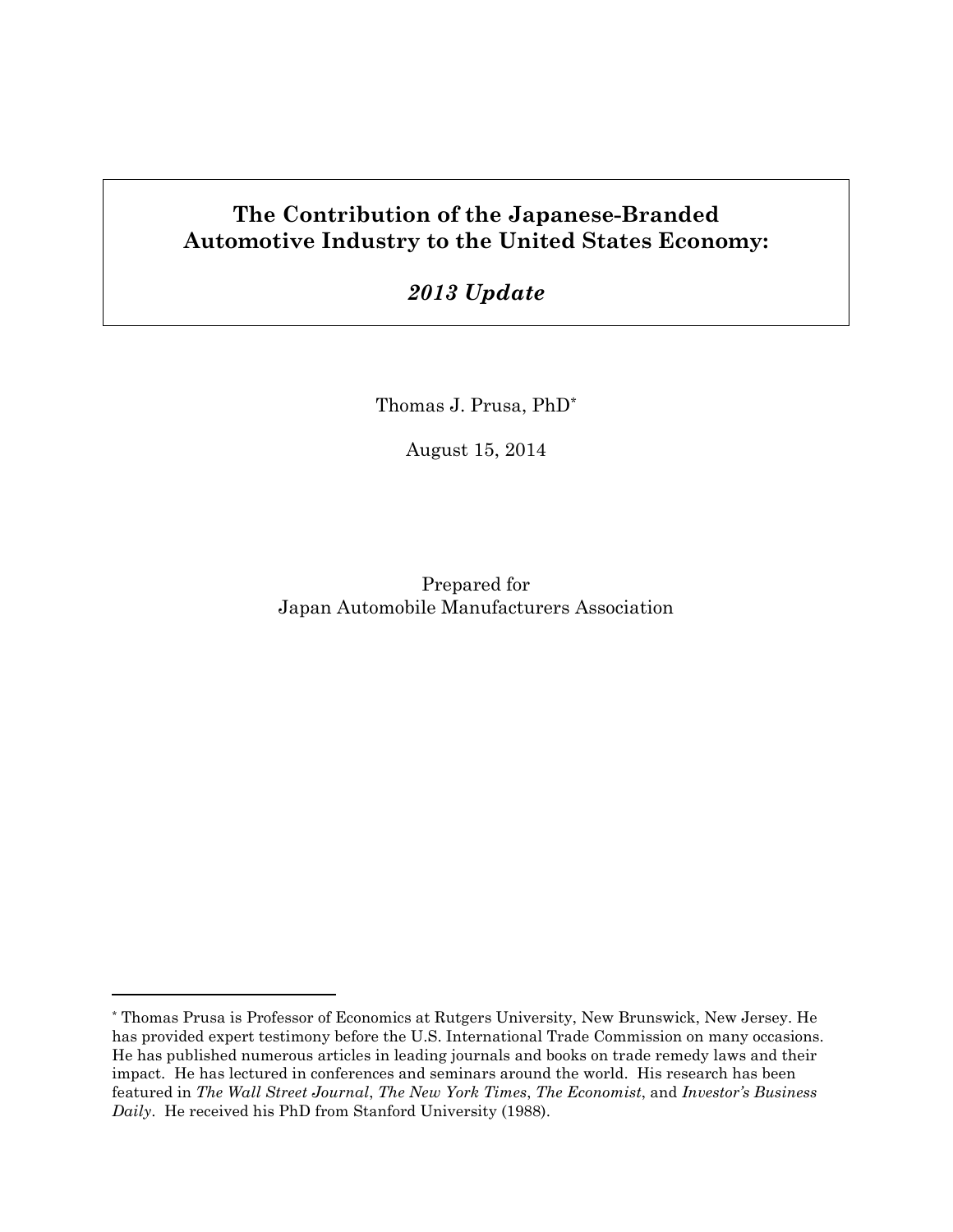### The Contribution of the Japanese-Branded Automotive Industry to the United States Economy: 2013 Update

Thomas J. Prusa, PhD

#### Executive Summary

While the automobile industry has long been the largest manufacturing industry in the United States, the impressive growth of U.S.-based production by Japanesebranded automakers has emerged as one of the success stories of the U.S.' postrecession recovery. Today more than 1.36 million U.S. jobs are rooted in the Japanese-branded automobile companies' production facilities and dealer networks. Notably, jobs originating from the Japanese-branded automakers have grown in each of the last two years and are now more than 10% larger than they were just two years ago.

The key findings of this report are as follows:

#### • Automobile Production-Driven Employment

- o Japanese-branded automobile companies directly employ almost 83,000 U.S. manufacturing, distribution, and R&D workers.
- o Another 224,000 U.S. workers are employed in intermediate goods and parts industries that supply the Japanese-branded automakers' U.S. vehicle production facilities.
- o An additional 393,000 U.S. jobs are supported by direct and intermediate employment (often referred to as "spin-off" employment).
- $\circ$  All told, almost 700,000 U.S. jobs are generated by the Japanesebranded automobile companies' production facilities.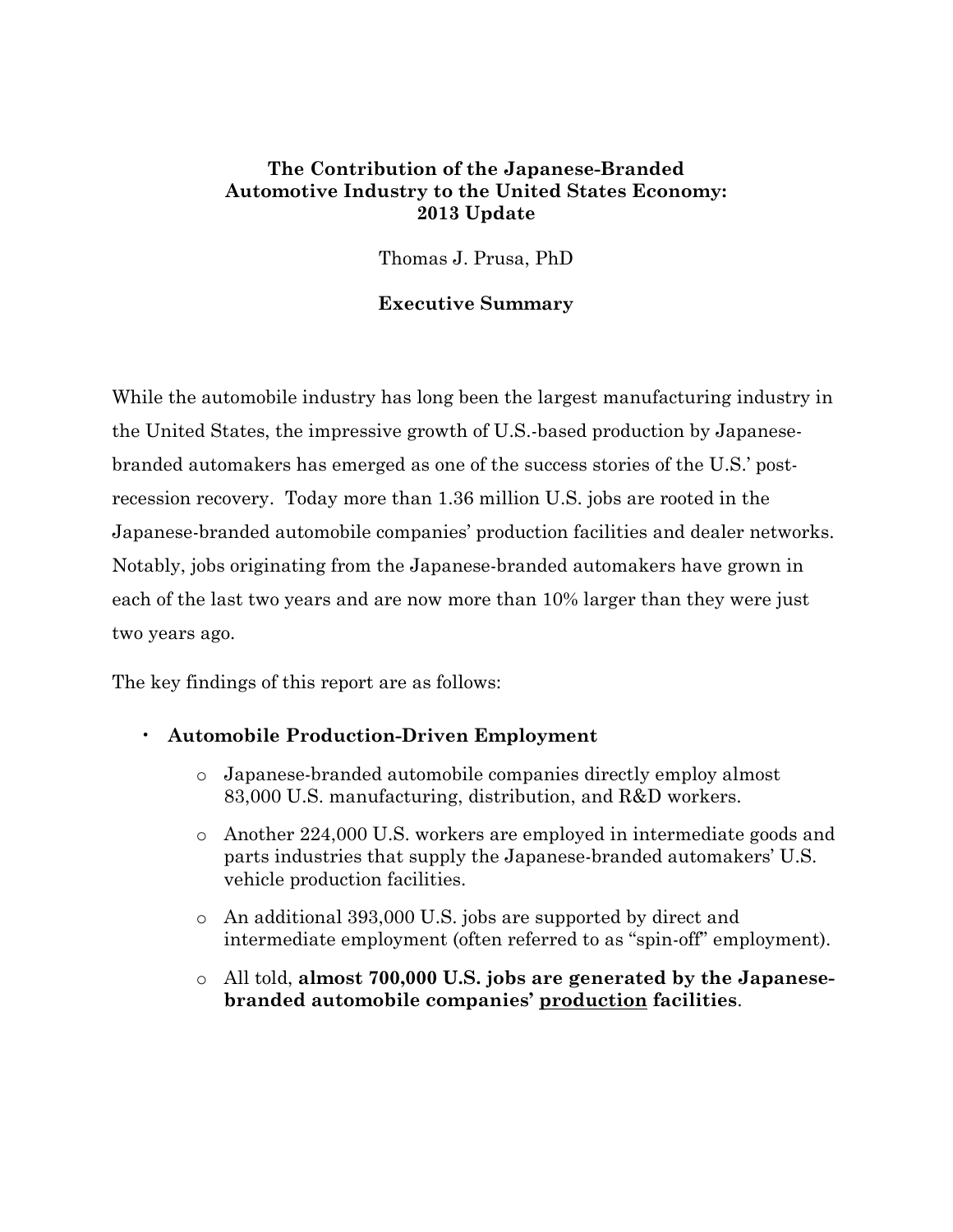## • Dealer Network-Driven Employment

- o Approximately 320,000 U.S. workers are directly employed in the Japanese-branded automobile companies' dealer network.
- o Another 104,000 U.S. workers are employed in intermediate goods industries associated the Japanese-branded automakers' dealer network.
- o An additional 240,000 U.S. spin-off jobs are supported by direct and intermediate employment.
- o All told, more than 660,000 U.S. jobs are generated by the Japanese-branded automobile companies' dealer network.
- In total, the Japanese-branded automobile companies' production facilities and dealer networks contribute to an estimated 1.36 million private sector U.S. jobs – an increase of almost 3,000 jobs relative to the 2012 estimates. The Japanese-branded automobile companies remain among the largest job creators in the United States.
- Total annual compensation via the jobs created by Japanesebranded automobile companies in the United States exceeds \$85 billion, a slight increase relative to last year's estimate.
- Personal taxes from these jobs are estimated to exceed \$12 billion.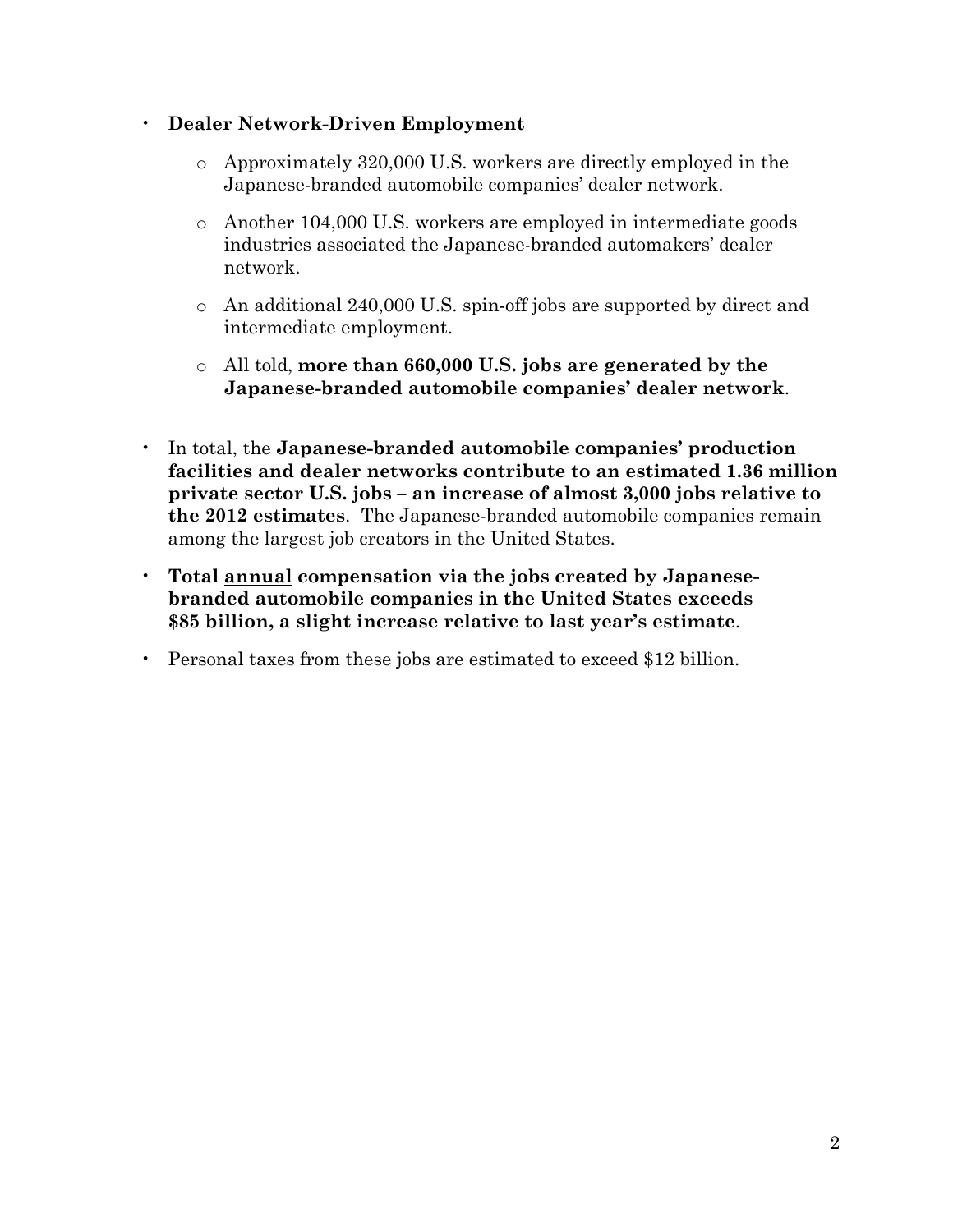#### I. Introduction

 $\overline{a}$ 

This study updates two previous reports on the economic contribution of the Japanese-branded automotive industry to the U.S. economy. Earlier studies estimated the employment and economic impact using 2011 and 2012 data; this report revises those estimates using updated 2013 data.

The analysis shows the continued growth and significance of the Japanese-branded automotive industry. This updated analysis affirms the findings of the previous study – namely, that the Japanese-branded automotive companies are an important source of U.S. jobs and job growth. In 2013 an estimated 1.36 million American jobs were rooted either directly or indirectly in the Japanese-branded automotive companies' U.S. operations. These jobs are estimated to contribute to over \$85 billion in labor compensation in 2013.

# II. Value of the Japanese-Branded Automotive Industry to the U.S. Economy

Using modeling techniques described in prior work, estimates are derived from the economic contribution associated with the Japanese-branded automotive industry in the United States.1 The estimates include both direct employment and payroll, intermediate jobs at parts suppliers and other upstream firms, and spin-off jobs and compensation that result from the industry's direct and intermediate activity. The results are presented in three parts: the contributions of Japanese-branded automotive manufacturing, those associated with Japanese-branded new vehicle

<sup>1</sup> Thomas J. Prusa, "The Contribution of the Japanese-Branded Automotive Industry to the United States Economy," May 6, 2013; and Thomas J. Prusa, "The Contribution of the Japanese-Branded Automotive Industry to the United States Economy: 2012 Update," July 30, 2013.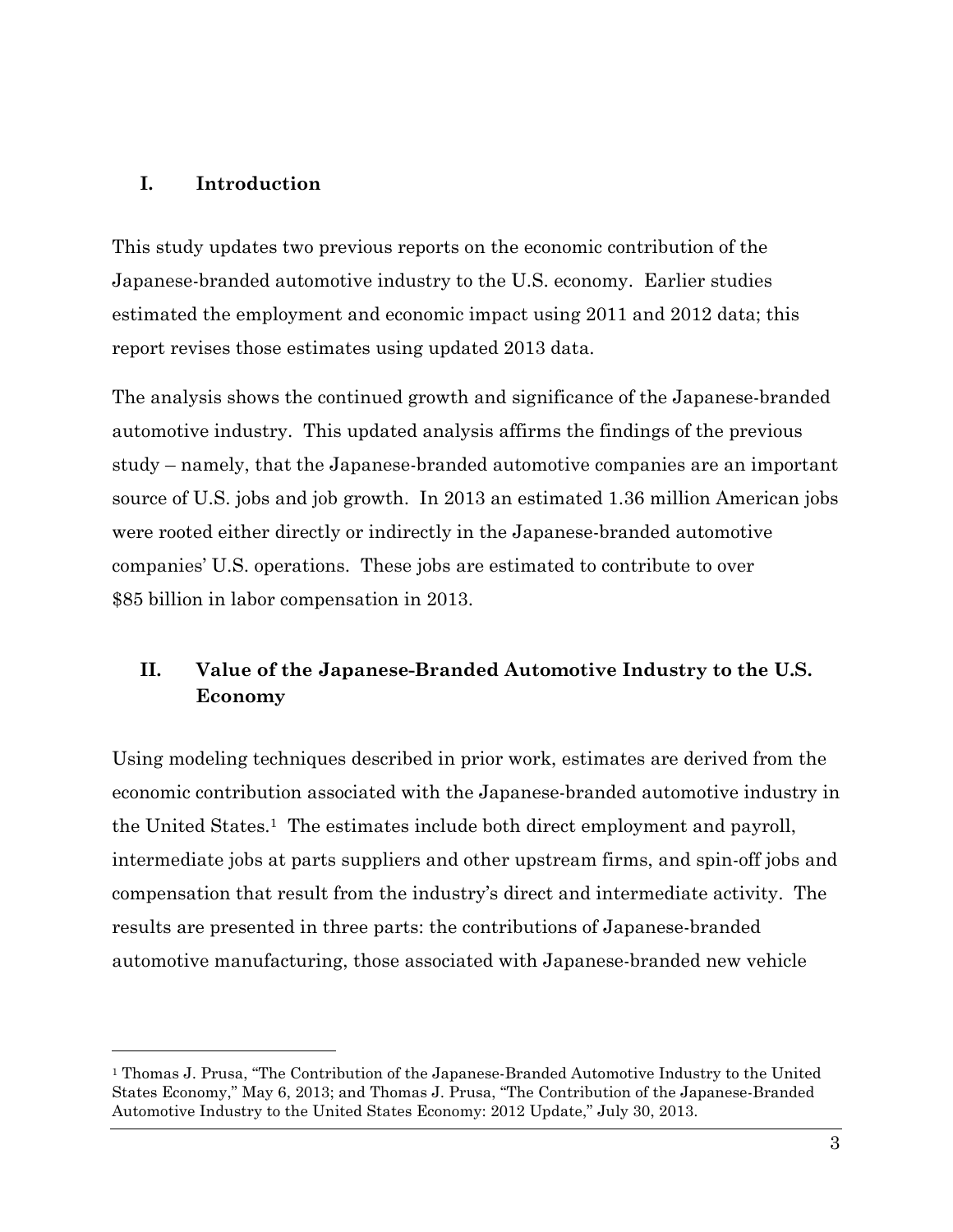retail activities, and a combination of the two to represent the total impact of the Japanese-branded automotive industry.

### A) Vehicle Manufacturer Activities

Summary estimates of the employment and income contributions of Japanesebranded automotive manufacturing to the private sector of the U.S. economy for 2013 are shown in Table 1.2 Both blue-collar and white-collar workers employed by the manufacturing firms are included in the direct effect. According to data collected by the Japan Automobile Manufacturers Association, 82,816 workers were employed in Japanese-branded U.S. automotive manufacturing and related operations.3 This is shown as direct employment in Table 1.

The intermediate employment category captures the jobs necessary to satisfy demands for the materials and services needed to design, produce, distribute, and sell motor vehicles and is sometimes referred to as the "automotive supplier network." Intermediate employment (suppliers of goods and services) from these automotive manufacturing activities is estimated to be 224,000 jobs.4 The sum of direct and intermediate jobs equals 306,816 private sector jobs.

Table 1 also reports the total spin-off jobs effect, also known as the expenditureinduced effect (spending from the people who work in the direct and intermediate jobs). The estimate of the expenditure-induced effect is 393,000 jobs which, when added to the 306,816 direct plus intermediate jobs, equals 699,816 total jobs. Over the last year, therefore, I find nearly 20,000 new American jobs derived from the ongoing growth in Japanese-branded automotive manufacturing in the U.S.

 $\overline{a}$ 

<sup>2</sup> Employment represents the total number of private sector jobs, including the self-employed. Compensation in the private sector consists of wage and salary disbursements, fringe benefits, and net incomes of owners of unincorporated businesses.

<sup>3</sup> As of December 31, 2013.

<sup>4</sup> Estimates of intermediate and spin-off employment are rounded to the nearest thousand.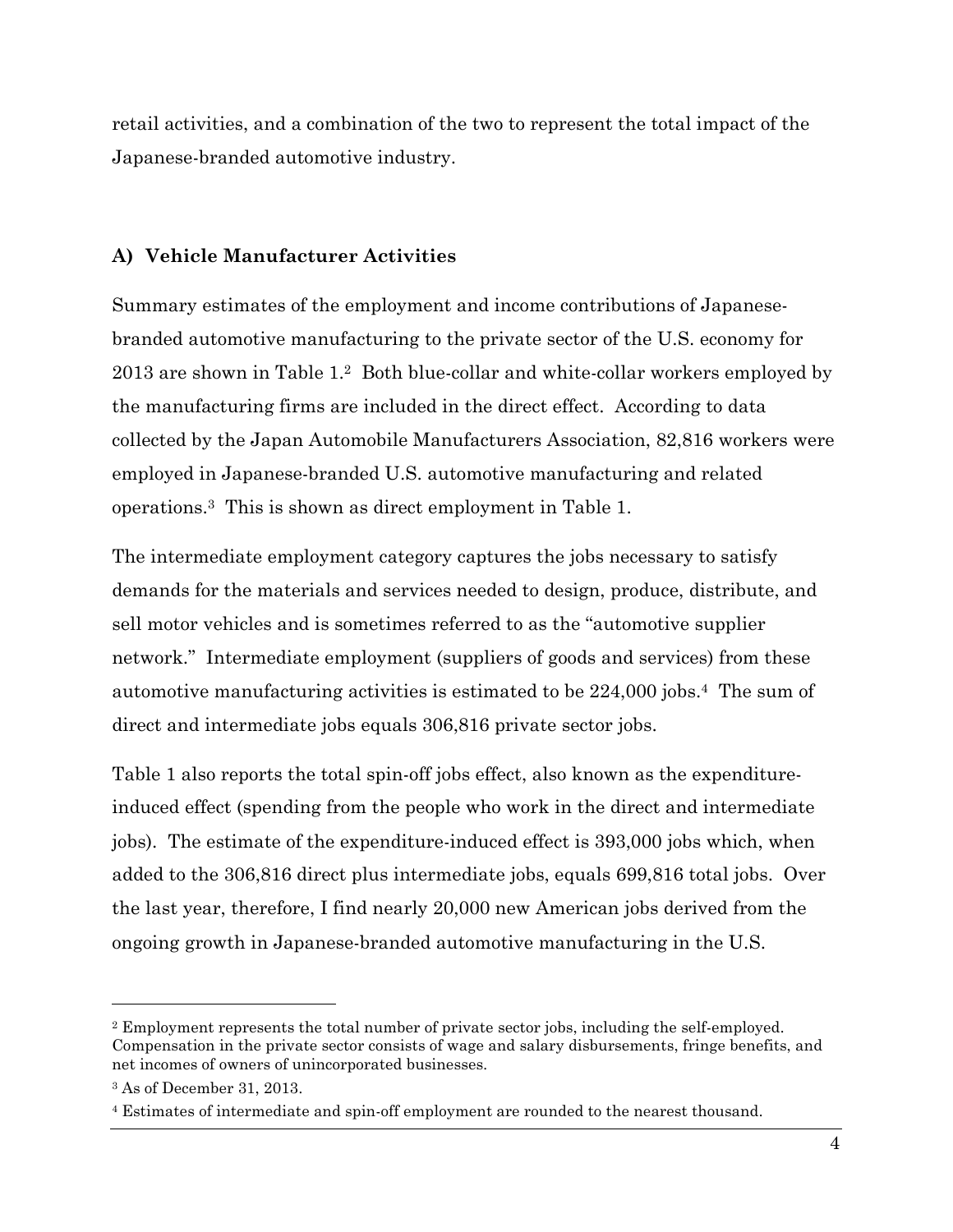|                                                             | Production |
|-------------------------------------------------------------|------------|
| Employment                                                  |            |
| Total (Direct + Intermediate)                               | 306,816    |
| Direct                                                      | 82,816     |
| Intermediate                                                | 224,000    |
| Spin-off                                                    | 393,000    |
| Grand Total<br>$(Direct + Intermediate + Spin-off)$         | 699,816    |
| Compensation (\$ billions nominal)                          |            |
| Compensation                                                | \$45.9     |
| Less: transfer payments & social<br>insurance contributions | $(\$5.6)$  |
| Less: personal income taxes                                 | $(\$6.5)$  |
| Equals private disposable personal income                   | \$33.7     |

## Table 1: Private Sector Contributions of Japanese-Branded Automobile Manufacturing in the United States, 2013

Compensation in the private sector associated with the total jobs (direct plus intermediate plus spin-off) amounts to \$45.9 billion. This estimate of compensation is prior to deductions for personal income taxes and contributions to social insurance programs and does not subtract transfer payments. Transfer payments and social insurance contributions amount to \$5.6 billion and personal income tax revenues amount to over \$6.5 billion. Disposable personal income, or personal income after taxes and subtraction of transfers and contributions, is estimated to be \$33.7 billion.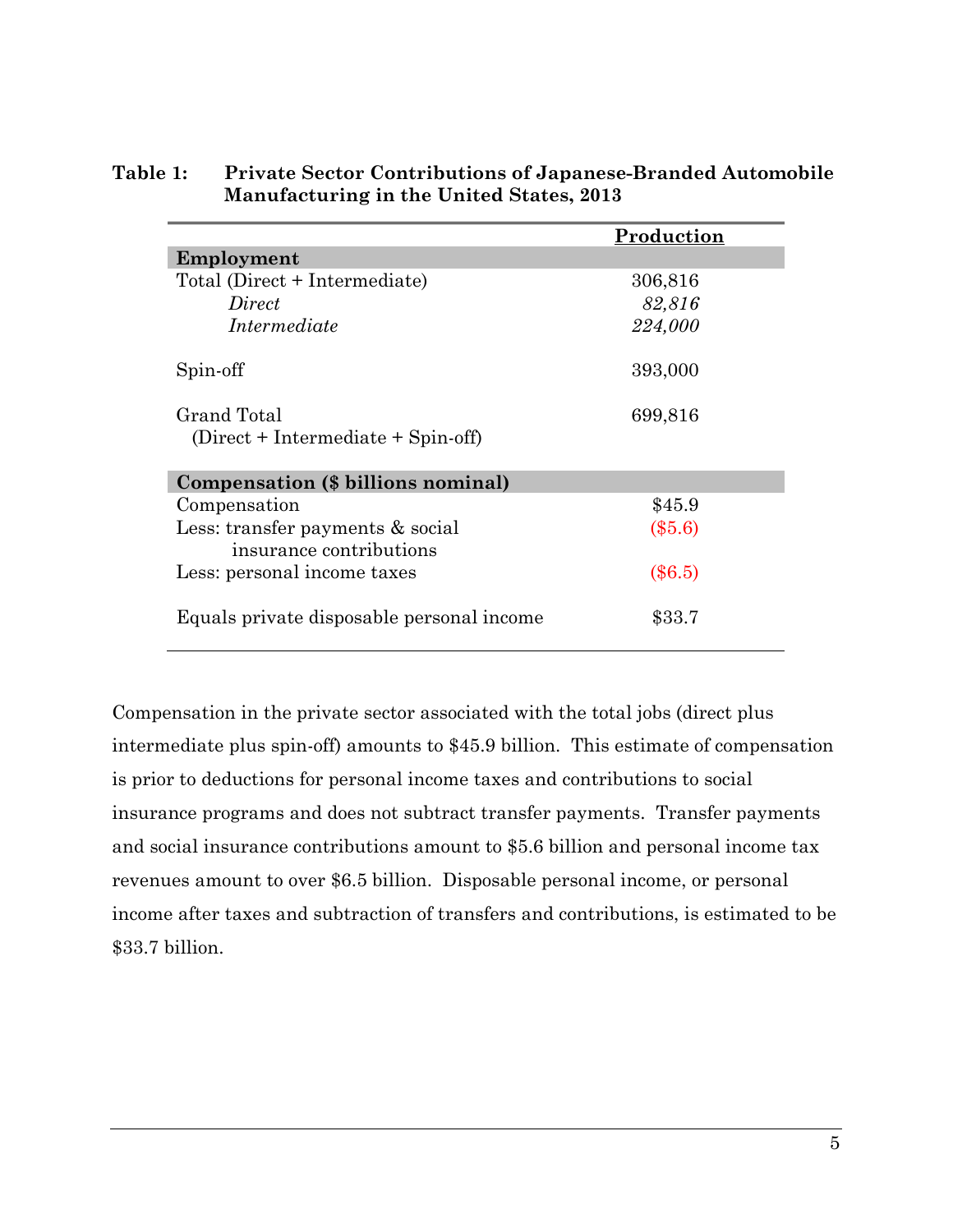### B) Automobile Dealerships

Table 2 reports the estimated employment contributions by new Japanese-branded vehicle dealer operations for 2013. Employment estimates are broken out by direct employment (people employed directly by dealerships); intermediate employment (people employed by those who provide goods and services, excepting inventory, to dealerships); and spin-off employment (expenditure-induced employment resulting from spending by direct and intermediate employees).

Japanese-branded automotive dealerships directly employed (for new vehicle sales) 319,568 workers. As can be seen in Table 2 there are 104,000 intermediate jobs that support direct employment in the industry (suppliers of goods and services, not including motor vehicle inventory). Thus, the total employment (direct and intermediate) generated by Japanese-branded automotive dealerships is 423,568 workers.

The spin-off employment associated with spending by the people who work in the direct and intermediate jobs adds another 240,000 jobs, bringing the total jobs associated with Japanese-branded new motor vehicle retail operations in the United States (direct plus intermediate plus spin-off) to more than 663,000 jobs. While this figure is a slight decrease in dealership derived jobs over the past year, there has nevertheless been a net increase in dealership derived jobs of nearly 10,000 jobs since 2011.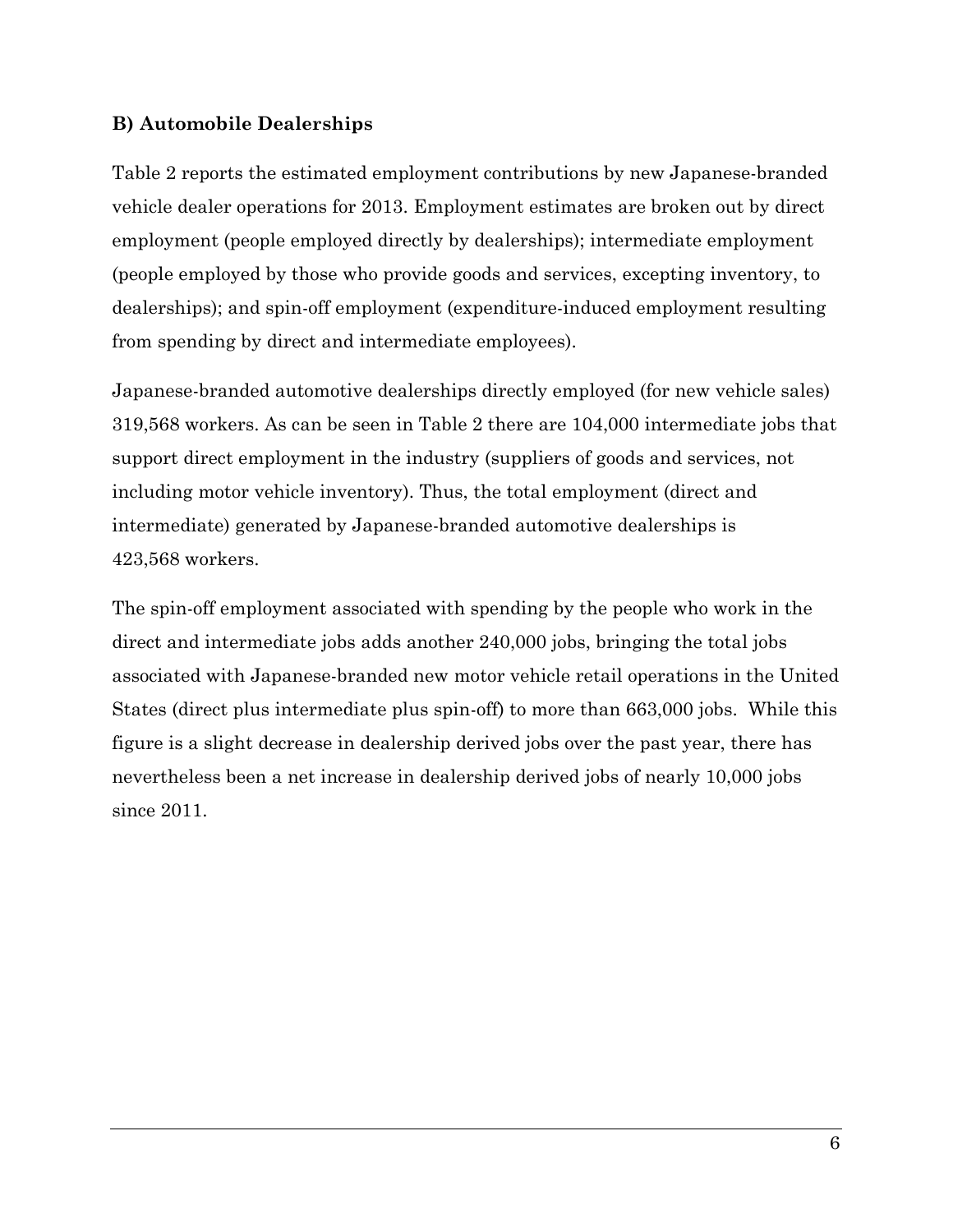|                                                                | <b>New Vehicle Dealers</b> |  |
|----------------------------------------------------------------|----------------------------|--|
| Employment                                                     |                            |  |
| Total (Direct + Intermediate)                                  | 423,568                    |  |
| Direct                                                         | 319,568                    |  |
| Intermediate                                                   | 104,000                    |  |
| Spin-off                                                       | 240,000                    |  |
| Grand Total<br>$(Direct + Intermediate + Spin-off)$            | 663,568                    |  |
| Compensation (\$ billions nominal)                             |                            |  |
| Compensation                                                   | \$39.3                     |  |
| Less: transfer payments $\&$ social insurance<br>contributions | $(\$4.2)$                  |  |
| Less: personal income taxes                                    | $(\$5.8)$                  |  |
| Equals private disposable personal income                      | \$29.2                     |  |

#### Table 2: Private Sector Contributions of Japanese-Branded New Vehicle Dealers (Retail) in the United States, 2013

The bottom panel of Table 2 reports the estimates for compensation in the private sector associated with total jobs (direct plus intermediate plus spin-off), which amounts to more than \$39 billion. The estimate of compensation is prior to deductions for personal income taxes and contributions to social insurance programs, and does not include transfer payments. As shown, a reduction in transfer payments and social insurance contributions of \$4.2 billion is associated with new Japanese-branded vehicle dealer activity, and personal income tax revenues are increased by \$5.8 billion. The implication for disposable personal income, or personal income after taxes and subtraction of transfers and contributions, is an increase of \$29 billion in the domestic economy.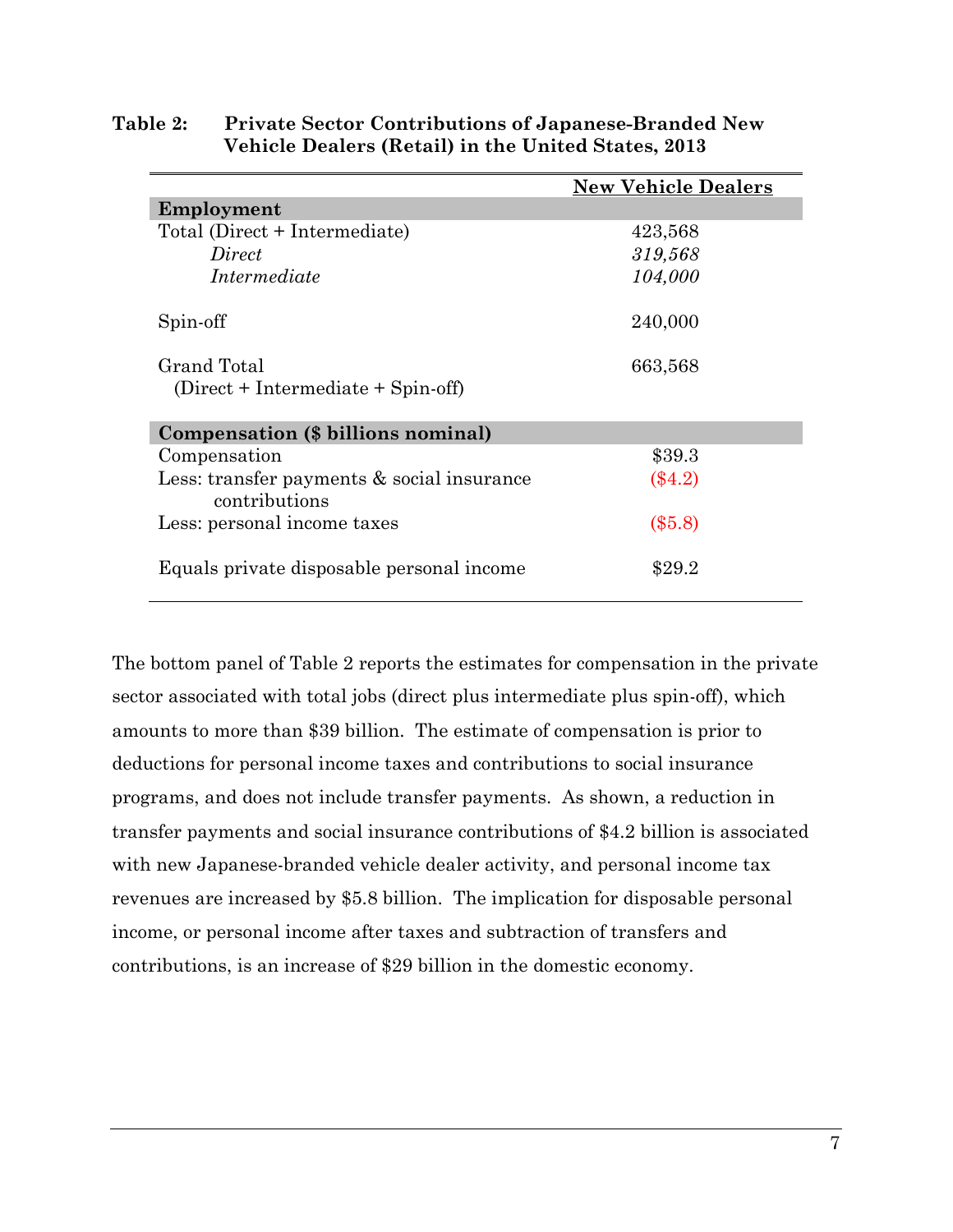## C) Total Contribution

Combining the estimates for Japanese-branded automotive production with the estimates for Japanese-branded vehicle dealer operations yields the "bottom line" for the Japanese-branded automotive industry as a whole. These results for the total U.S. private sector contributions from Japanese-branded automotive industry activities are shown in Table 3.

The Japanese-branded automobile manufacturers directly employ more than 402,000 employees – over 82,000 in the production and distribution of their U.S. built automobiles and almost 320,000 in their new dealer vehicle networks. In turn, these 402,000 direct jobs support another 328,000 intermediate jobs (such as auto parts, raw and fabricated steel, etc.). All told, over 730,000 direct and intermediate jobs are rooted in the Japanese-branded automobile companies U.S. production and sales.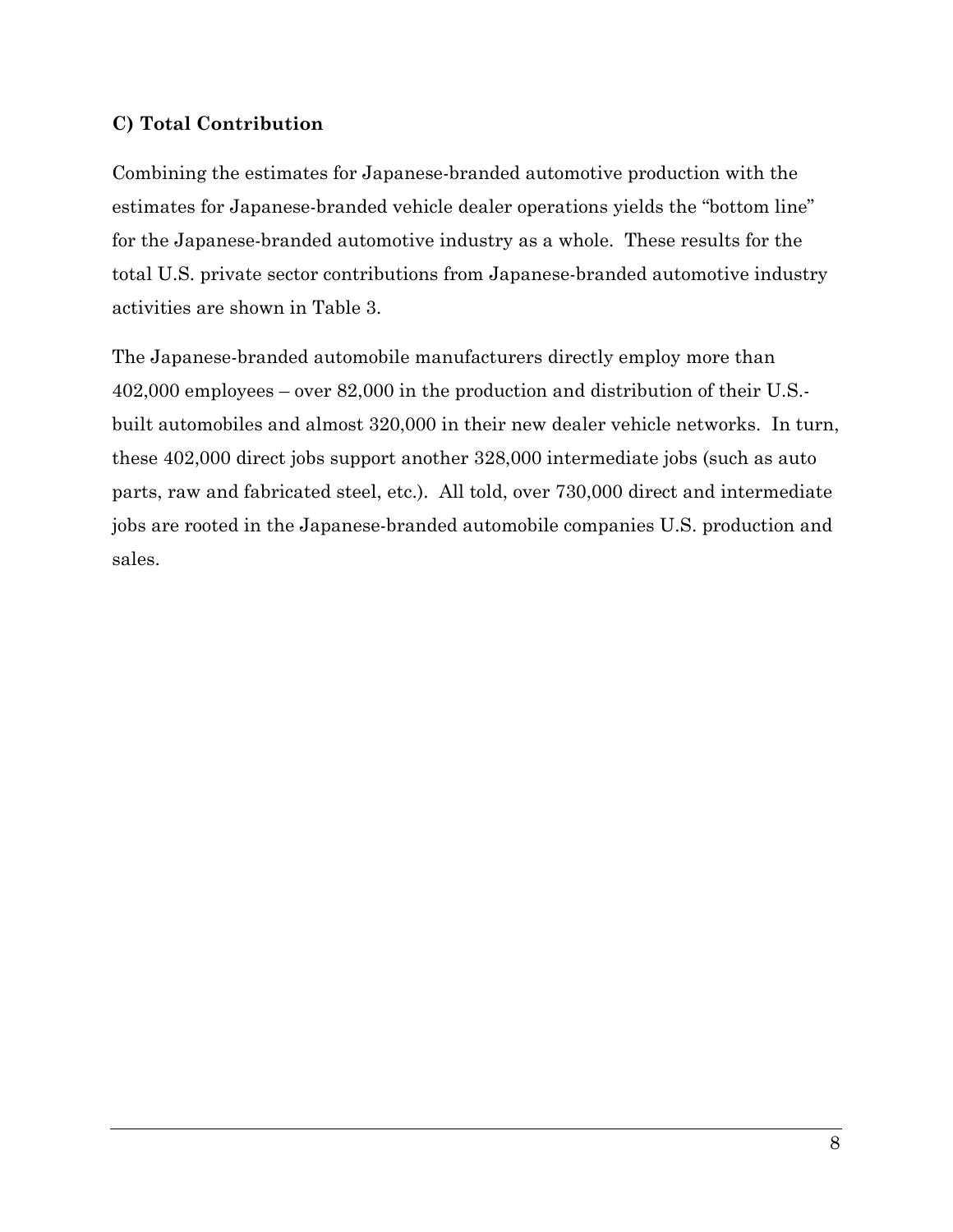|                                                                |            | <b>New Vehicle</b> |            |
|----------------------------------------------------------------|------------|--------------------|------------|
|                                                                | Production | <b>Dealers</b>     | Total      |
| Employment                                                     |            |                    |            |
| Total (Direct + Intermediate)                                  | 306,816    | 423,568            | 730,384    |
| Direct                                                         | 82,816     | 319,568            | 402,384    |
| Intermediate                                                   | 224,000    | 104,000            | 328,000    |
| Spin-off                                                       | 393,000    | 240,000            | 633,000    |
| Grand Total                                                    | 699,816    | 663,568            | 1,363,384  |
| $(Direct + Intermediate + Spin-off)$                           |            |                    |            |
| Compensation (\$ billions nominal)                             |            |                    |            |
| Compensation                                                   | \$45.9     | \$39.3             | \$85.1     |
| Less: transfer payments $\&$ social<br>insurance contributions | $(\$5.6)$  | $(\$4.2)$          | (\$9.8)    |
| Less: personal income taxes                                    | $(\$6.5)$  | $(\$5.8)$          | $(\$12.3)$ |
| Equals private disposable<br>personal income                   | \$33.7     | \$29.2             | \$63.0     |

## Table 3: Private Sector Contributions of Japanese-Branded Automobile Activity, 2013

Table 3 also reports total spin-off jobs effect, which includes the expenditureinduced effect (spending from the people who work in the direct and intermediate jobs). The estimate of the expenditure-induced effect is 633,000 jobs. By combining this figure with the direct plus intermediate jobs, this study estimates the Japanese-branded automobile companies have a total employment effect of 1,363,384 jobs. This figure represents a growth of about 3,000 jobs since 2012 and an extraordinary 125,000 jobs since 2011.

Compensation in the private sector associated with total jobs (direct plus intermediate plus spin-off) amounts to \$85 billion. As mentioned earlier, the estimate of compensation is prior to deductions for personal income taxes and contributions to social insurance programs, and does not include transfer payments. As shown in the bottom panel of Table 3, a reduction in transfer payments of \$9.8 billion is associated with automotive manufacturing activity, and personal